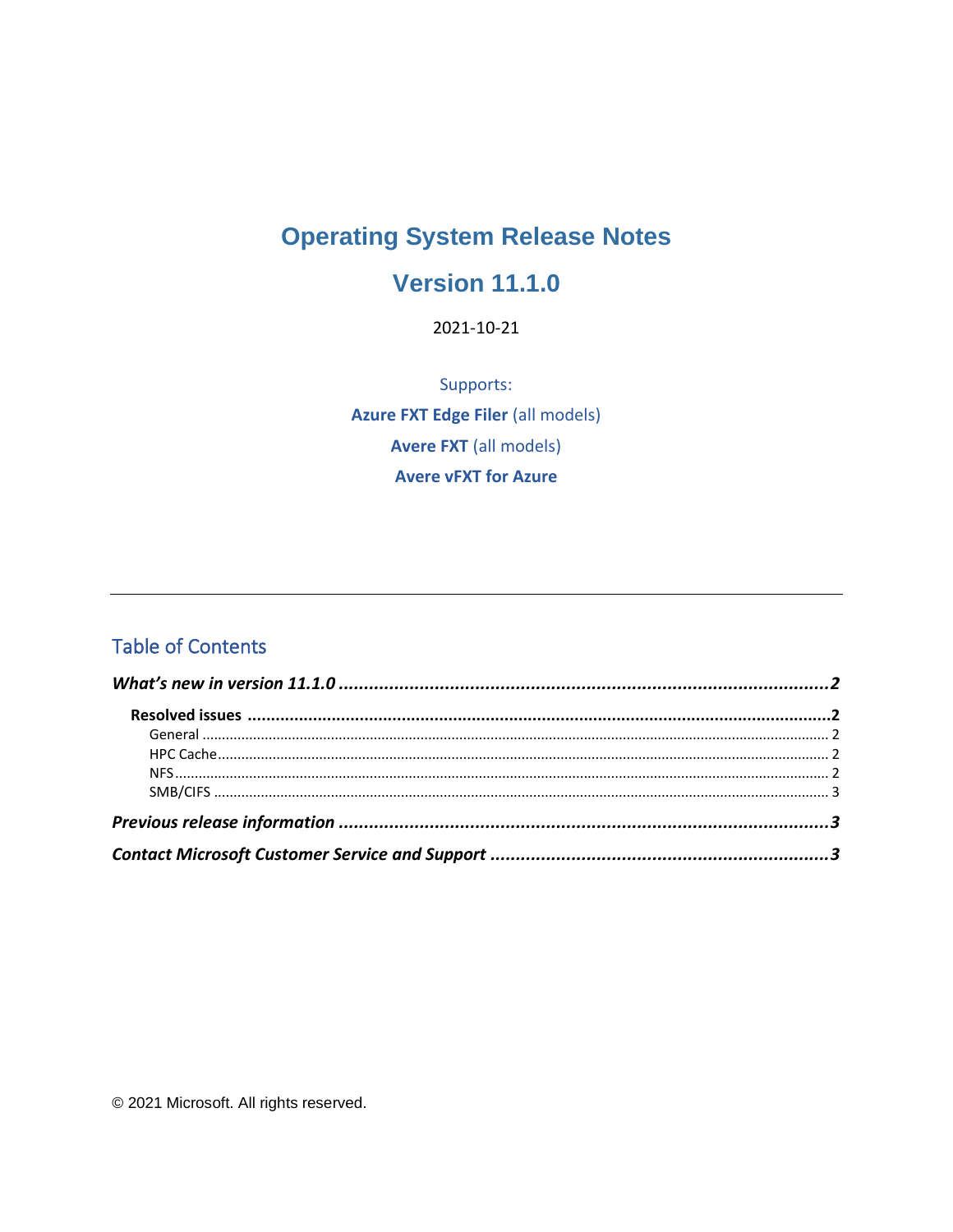## **What's new in version 11.1.0**

Version 11.1.0 replaces version 11.0.0, which was never widely distributed. Internal testing revealed a defect in 11.0.0 immediately after the official release. The problem was fixed, and 11.1.0 is suitable for all applications.

#### **Resolved issues**

| <b>General</b>                     |                                                                                                                                                                                                                                                                                                                                                  |
|------------------------------------|--------------------------------------------------------------------------------------------------------------------------------------------------------------------------------------------------------------------------------------------------------------------------------------------------------------------------------------------------|
| 10408631                           | Changed the behavior of some cluster activity trackers. As a result, users might see<br>more activities listed in the cluster activity UI than before this change, and list items<br>will persist longer than before.                                                                                                                            |
|                                    | Internal testing revealed a problem that could cause certain activity trackers returned<br>from XML-RPC requests (and listed in cluster. listActivities) to be deleted<br>before the activity was completed. This bug was fixed, and the default lifetime for<br>activity trackers after completion was increased from 10 minutes to 30 minutes. |
| 10205197                           | Fixed a bug that prevented a particular type of alert email from being sent.                                                                                                                                                                                                                                                                     |
| 10692992,<br>10693020,<br>10784128 | Updated FreeBSD and OpenSSL to address security vulnerabilities.                                                                                                                                                                                                                                                                                 |
| 10784306                           | Fixed a timing issue that could prevent a newly created HPC Cache or FXT/vFXT<br>cluster from serving data. The issue involved newly created cluster nodes that were<br>erroneously marked as unresponsive.                                                                                                                                      |
| <b>HPC Cache</b>                   |                                                                                                                                                                                                                                                                                                                                                  |
| 9705961                            | Simplified an internal configuration database to prevent jobs from becoming stuck<br>and requiring manual intervention.                                                                                                                                                                                                                          |
| 10540085                           | Fixed a defect that could leave DNS poller alerts active after the storage target had<br>been removed. This issue could cause an Azure HPC Cache to go to Degraded<br>state.                                                                                                                                                                     |
| <b>NFS</b>                         |                                                                                                                                                                                                                                                                                                                                                  |
| 9339215                            | A probe was added to monitor the health of NFS TCP connections to NAS storage<br>systems. If NULL RPCs cannot succeed on a connection for 20 minutes, then the<br>connection will no longer be used for new NFS operations.                                                                                                                      |
|                                    | If there are pending NFS operations on that unhealthy connection, then reconnect<br>attempts will be made after a delay. After each unsuccessful reconnect attempt, the<br>delay will increase, up to a maximum of one hour. The delay is designed to allow<br>firewall state to time out.                                                       |
|                                    | This work item applies to NAS core filers created with OS version 11.0 or later.<br>Existing core filers are not affected.                                                                                                                                                                                                                       |